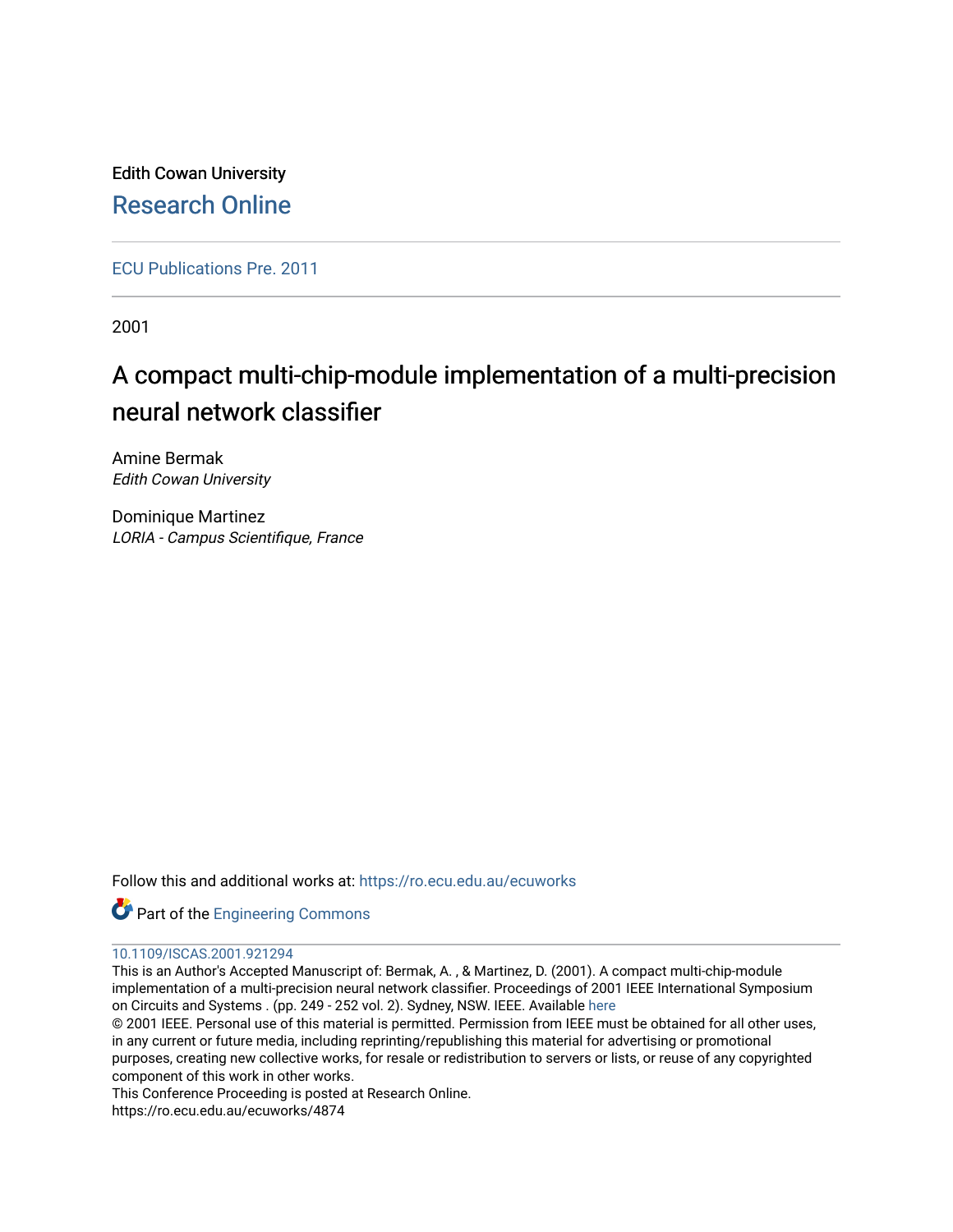# **A COMPACT MULTI-CHIP-MODULE IMPLEMENTATION OF A MULTI-PRECISION NEURAL NETWORK CLASSIFIER**

## *Amine Bermak*

School of Engineering and Mathematics Edith Cowan University Perth, 6027 **WA,** Australia a.bermak@ecu.edu.au

#### **ABSTRACT**

This paper describes a novel Multi-Chip Module (MCM) digital implementation of a reconfigurable multi-precision neural network classifier. The design is based on a scalable systolic architecture with a user defined topology and arithmetic precision of the neural network. Indeed, the MCM integrates 64/32/16 neurons with a corresponding accuracy of 4/8/16-bits. A prototype has been designed and successfully tested in CMOS  $0.7 \mu m$  technology.

#### **1. INTRODUCTION**

Most of the research on Artificial Neural Networks (ANN) has concentrated on theoretical studies and software simulations. However, a real need for hardware implementation has raised for realworld neural network applications mainly driven by an increasing demand for low power and portable detection systems. For this last category of applications, VLSI implementation appears as an inevitable solution which combines the sensor and the VLSI processor (ANN processor or other). Implementing the VLSI processor on a single chip is not always the best solution or the most economical one especially for laboratory prototypes. The low yield of large digital chips may result in a prohibitively expensive product [1]. An alternative solution is the use of advanced MCM and packaging technologies. MCMs are a significant advance in the field of packaging and interconnections due to the ability of MCMs to significantly increase electronic system performance and to reduce system size [2]. In our case the MCM is used in order to increase the computational power of the neural network classifier. This is mainly motivated by the need for a high number of neurons or/and a high accuracy for complex classification problems. The MCM is based on a scalable systolic architecture with a user defined topology and accuracy and a reconfigurable connectivity between the Processors Elements (PES) of the systolic architecture and the VLSI chips of the MCM.

Section 2 of this paper explains the adopted neural network and describes the applications. Section 3 describes both the VLSI chip and the MCM design with a particular emphasis on the novel features of the hardware. Section 4 summarizes the performances of the MCM and compares them to those of well-known neural circuits reported in the literature. Finally, section 5 concludes the work described in this paper.

*Dominique Martinez* 

LORIA - Campus Scientifique Boite Postale BP239 54506 Vandoeuvre-Les-Nancy, France dmarti ne @ **lori** a. **fr** 

### **2. THE NEURAL NETWORK STRUCTURE**

The neural network studied here is a binary neural network called parity machine. Its main advantages are that it can be taught and tested using simple digital operations resulting in a simple and a compact VLSI implementation. A further advantage of the parity machine is related to the simplicity of the activation function which makes the neural network topology easily scalable and therefore suitable for MCM design. However, the parity machine does have drawbacks. It may not generalize as well as the general neural network [3], nor can it solve as many problem classes as a general neural network. More explanations on both the recall and the training of a parity machine could be found in [3]. It is basically composed of a first Threshold Logic Unit (TLU) and a decision output layer. The TLU is implemented through a weighted sum followed by a binary activation function:

$$
V_j = \sum_{i=0}^p w_{ij} x_i \tag{1}
$$

$$
S_j = sign(V_j)
$$
 (2)

where  $w_{ij}$  are the synaptic weights,  $x_i$  are the input activities  $S_j$ are the output states and p is the number of inputs.

The final output is carried out through a decision layer which, in the case of the parity machine, implements the parity of the TLU's outputs as described by Eq. (3):

$$
s_f = \bigoplus_{j=0}^q S_j \tag{3}
$$

where  $\bigoplus$  is the xor function and q is the number of neurons. In the case of the committee machine, the decision layer implements the majority function of the TLUs outputs.

Several learning algorithms for the parity machine have been proposed in the literature such as the least action algorithm [4] and the Offset algorithm [3, 51.

The main goal behind the VLSI implementation of these networks is to build a low power and portable system for methane gas detection and driver non-vigilance detection. In both applications. the VLSI neural network is interfaced with a set of sensors providing real-time data. In the first application the goal is to detect the methane concentration in a gas mixture composed of *CHI,* CO and  $H_2O$ . The neural network solution was selected in order to resolve the problems associated with the non-reproductibility and

This work was done while the authors were at **LAAS-CNRS** Toulouse-France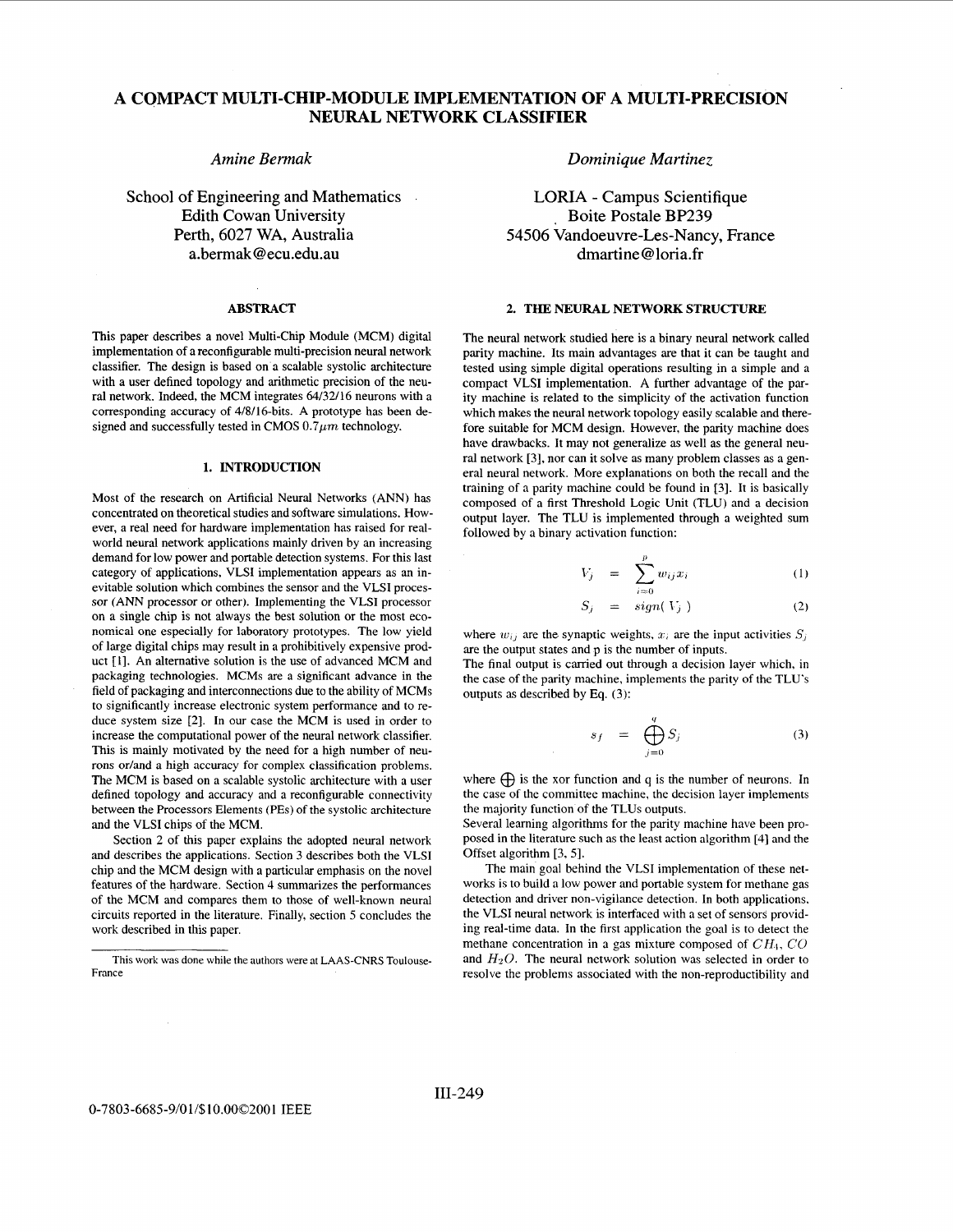the non-selectivity of the gas sensors [6]. In the second application, the driver non-vigilance is detected by combining a set of heterogeneous sensors (such as speed sensor, vehicle position on the road sensor, eye blinks sensor, etc...) and a parity machine NN classifier in order to detect normal or abnormal driving behavior.

Extensive simulations and experiments were conducted in order to evaluate the hardware requirements for the two applications, particularly in terms of neural network structure and accuracy of the synaptic weights . It was found that 16 bits synaptic weight precision were needed for the non-vigilance detection while only 8 bits were required for the gas detection application. It was also found that a better generalization performance was obtained by combining a higher number of neurons; this obviously results in an increase of hardware requirements. Based on these considerations, we decided to implement a variable precision neural network classifier in which the accuracy is user-defined depending on the application. The parity machine is designed to achieve variable precision with 4. 8 or 16 bits of synaptic weights and arbitrary precision of the inputs. The number of neurons (and/or inputs) could be increased for lower accuracy and vice-versa. The number of neurons is also increased by interfacing more VLSI chips within the MCM.

#### **3. VLSI DESIGN**

The implemented VLSI design is based on a compact MCM including four basic VLSI chips. The connections between the four basic VLSI chips is configured depending on the required neural network topology as well as the required weight and input precision. In this section we first explain the Basic VLSI chip architecture and then we explain the MCM implementation.

#### **3.1.** Basic chip design

The basic building block chip is based on **2D** systolic array architecture. This array consists of  $4 \times 4$  Processing Elements (PE) as shown on Figure 1. The array can be configured to perform a weighted sum, a parity or a comitte machine or even a multi-layer perceptron. Each processor PE includes a local reconfigurable memory to store the synaptic weights in the form of one 16-bit synaptic weight, two 8-bit synaptic weights or four 4-bit synaptic weights.

The inputs are fed serially from the least significant to the most significant bit with **an** arbitrary user defined precision. The 16-bit Xi bus is used to handle the inputs while the buses Si and Sout are systolic buses used to interface between basic VLSI chips when higher number of neurons and/or a higher accuracy are needed. After off-chip digital conversion of the analog sensor output, a processor  $PE_{ij}$  within the systolic array receives a digital sensor output *N<sub>i</sub>* from the least significant bit to the most significant one. The processor computes the product of the locally stored synaptic weight  $W_{ij}$  by  $X_i$ . In order to perform the partial product within each processor, a novel multi-precision serial parallel multiplier *[7]* has been used. This last multiplier was well optimized in terms of silicon area which makes the VLSI chip cost effective. The output of the multiplier is then added to the partial sum received from the processor located on the left and transmitted to the processor  $PE_{i+1j}$  located on the right one clock cycle later. All results  $S_O$ are collected on the right side of the array. The weighted sum outputs  $S_O$  may be configured, by the control bit (Cne), as partial outputs Sout, in order to interface between the VLSI chips within



Figure **1:** Internal architecture of a basic VLSI chip.  $\Delta_{\rm{2}}$  ,  $\Delta_{\rm{2}}$  $\chi \propto 10^4$ 

the MCM. The outputs  $S_O$  may also be configured under internal control bit (cf) to perform the parity machine or the TLU. An internal 10-bit control register is used to store the control word used to configure the systolic array. In this register several parameters are stored and used to configure the array, such as the network structure (number of inputs and neurons), network type (TLU, parity machine, committee machine, matrix operation), the arithmetic coding (unsigned or signed two complement numbers), the weizht accuracy (4, 8, 16 bits) and the input accuracy (arbitrary).



Figure **2:** Processing Element (PE) building block diagram. for N0/0p = 1. Sout = Sou (Op) while for  $NO/Op = 0$ , sout = sin (NO). FF stands for Flip-Flop.

Figure *2* shows a block diagram of a basic Processing Element. The processor integrates a novel loading technique of the synaptic weight using the 4-bit systolic bus Sin. This same bus Sin is used to load the 16-bit internal weight register, to feed the partial sum inputs to the configurable arithmetic unit or to the **2UlO**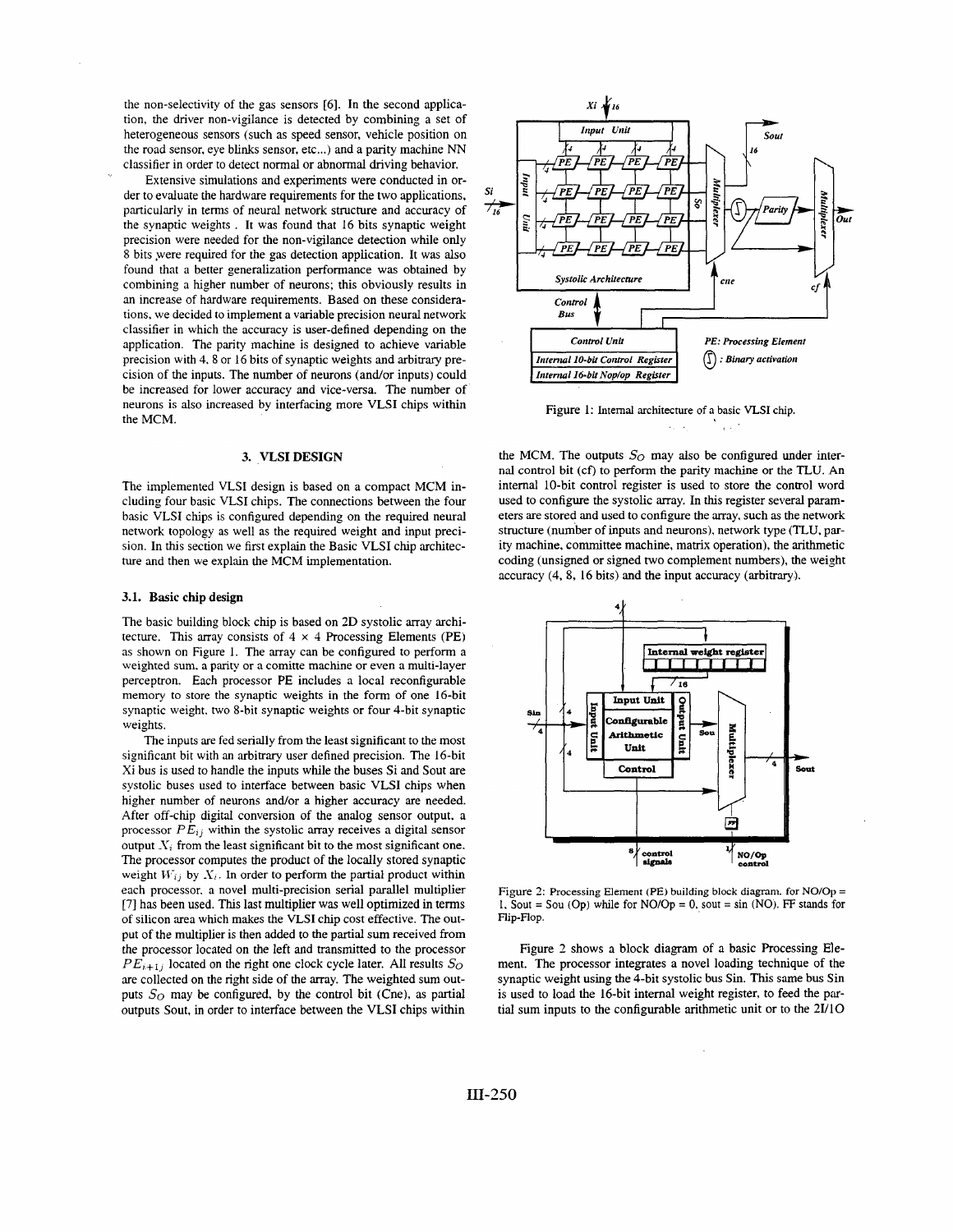multiplexer. In this last situation, the processor is not operational (NO) and the output data Sout are passed to the adjacent processor located on the right without any processing. With this last NO programming technique, three interesting features are obtained:

- Easy test procedure since each processor can be tested separately. The test of one processor within the systolic array is done by programming **all** other processors **as** NO.
- 2. High level of reliability is obtained within the circuit. If following a test, a processor is found faulty, then it will be programmed as NO and the systolic architecture will be still functional.
- 3. The loading of the synaptic weight is facilitated using this (NO) programming technique since the synaptic weights of all PES are loaded using a single 16-bit bus (Sin). Moreover, the synaptic weights of the four interfaced VLSI chip within the MCM are all loaded using the same 16-bit bus.

Figure 3 shows the architecture of the reconfigurable arithmetic unit in which each row consists of a single 4-bit processor. Eight multiplexers within each PE are used to change the hardware connections between **two** adjacent rows of cells in order to obtain a synaptic weight precision of  $4, 8$  or 16-bit. The configuration with the lowest precision provides an increase in the number of inputs or neurons according to the following equation:

$$
n \times p \times q = C \tag{4}
$$

Where  $n$ ,  $p$  and  $q$  are the weight precision, number of inputs and the number of neurons respectively. C is a constant term equal to  $2^{12}$  = 4096 for one single VLSI chip and  $2^{14}$  = 16384 for the MCM. We can note that the circuit limitation is a trade-off between three parameters (n,p and 9). The MCM hardware resources are increased **by** a factor of four as compared to a single VLSI chip.



Figure 3: Intemal schematic of the configurable arithmetic unit.

#### **3.2.** MCM design

The main objective behind the development of the MCM is to increase the neural network computational power needed for a better generalization performance, a higher number of neurons and a higher synaptic weight accuracy. The MCM offers the possibility of high level of integration needed for portable systems as it is the case for our application. Since a cost effective solution

was an important criteria for our applications, we chose to implement an array of 4x4 systolic PES and to increase the computational power by interfacing 4 basic chips within the prototype. The MCM-Laminated (MCM-L) has been adopted since it is a very cost effective solution compared to other MCM possibilities. Figure 4.A shows a microphotograph of the VLSI chip while Figure 4.B shows the MCM. This latter includes four basic **VLSI**  chips and occupies an area of  $2 \times 2 \, \text{cm}^2$  and integrates 256 digital synapses.

#### **4.** PERFORMANCE

The basic VLSI circuit was fabricated in  $0.7 \mu m$  CMOS technology. Verilog digital simulator was used to check the logic correctness of the design and also to generate random test vectors for the test of the circuit and the MCM. The circuit and the MCM were successfully tested at a maximum frequency of **20** MHz for different topologies and types of the neural network, different precisions and signed and unsigned arithmetic. The MCM power dissipation is at most 92 mW/MHz. The loading time at the maximum frequency is about  $4\mu s$  for all control words and synaptic weights. Table **1** shows the performance comparison between the proposed MCM neural classifier and most well-known circuits reported in the literature. The VLSI design proposed in this paper presents the advantage of being reconfigurable in terms of precision and neural network topology. The MCM is a powerful neural processor including *64* Processing Elements implementing *256* digital synapses. It exhibits a significant speed of 640MCPS. These last performances are comparable with those of the powerful neural processor N64000 from Innova, which implements more than 3.4M gates.

| Name            | <b>CMOS</b> | Precision                             | NN        | Speed      |
|-----------------|-------------|---------------------------------------|-----------|------------|
| of IC           | techno      | $b_{in} \times b_{w}$                 |           | <b>CPS</b> |
| our             | $0.7 \mu m$ | $\overline{\text{cfg}\times(4/8/16)}$ | 64PE      | 640M       |
| MD1220[8]       | NA          | $1 \times 16$                         | 1PE       | <b>9M</b>  |
| <b>SIOP2[9]</b> | $0.8 \mu m$ | $16 \times 10$                        | <b>NA</b> | 350M       |
| SAND[10]        | $0.8 \mu m$ | $16 \times 16$                        | <b>NA</b> | 200M       |
| LNeuro[11]      | <b>NA</b>   | $16 \times (4/8/16)$                  | 16PE      | 26M        |
| N64000[12]      | <b>NA</b>   | $9 \times 16$                         | 64PE      | 870M       |
| MA16[13]        | NA          | $16 \times 16$                        | 16PE      | 400M       |
|                 |             |                                       |           |            |

Table 1: *Performance comparison of neural circuits. In the table, NN* stands for the Number of Neurons, cfg stands for configurable *~iid NA starids for Not Available.* 

#### **5.** CONCLUSION

A compact MCM digital neural network classifier has been fabricated and successfully tested. The VLSI circuit has been designed in order to be interfaced with a multi-sensor system for detection applications such as gas and non-vigilance detection. The circuit features a high level of flexibility and programability which makes it very suitable for a wide range of applications. The proposed architecture supports a variable precision of the synaptic weights (4/8/16) a reconfigurable network structure (number of inputs and neurons), a programable network type (TLU, parity machine, committee machine, matrix operation) and a signed or unsigned arithmetic. The design also includes other novel design features such as a systolic synaptic weight loading technique. The final MCM design occupies an area of  $2 \times 2cm^2$  and implements 64 neurons with a processing speed of 640MCPS.